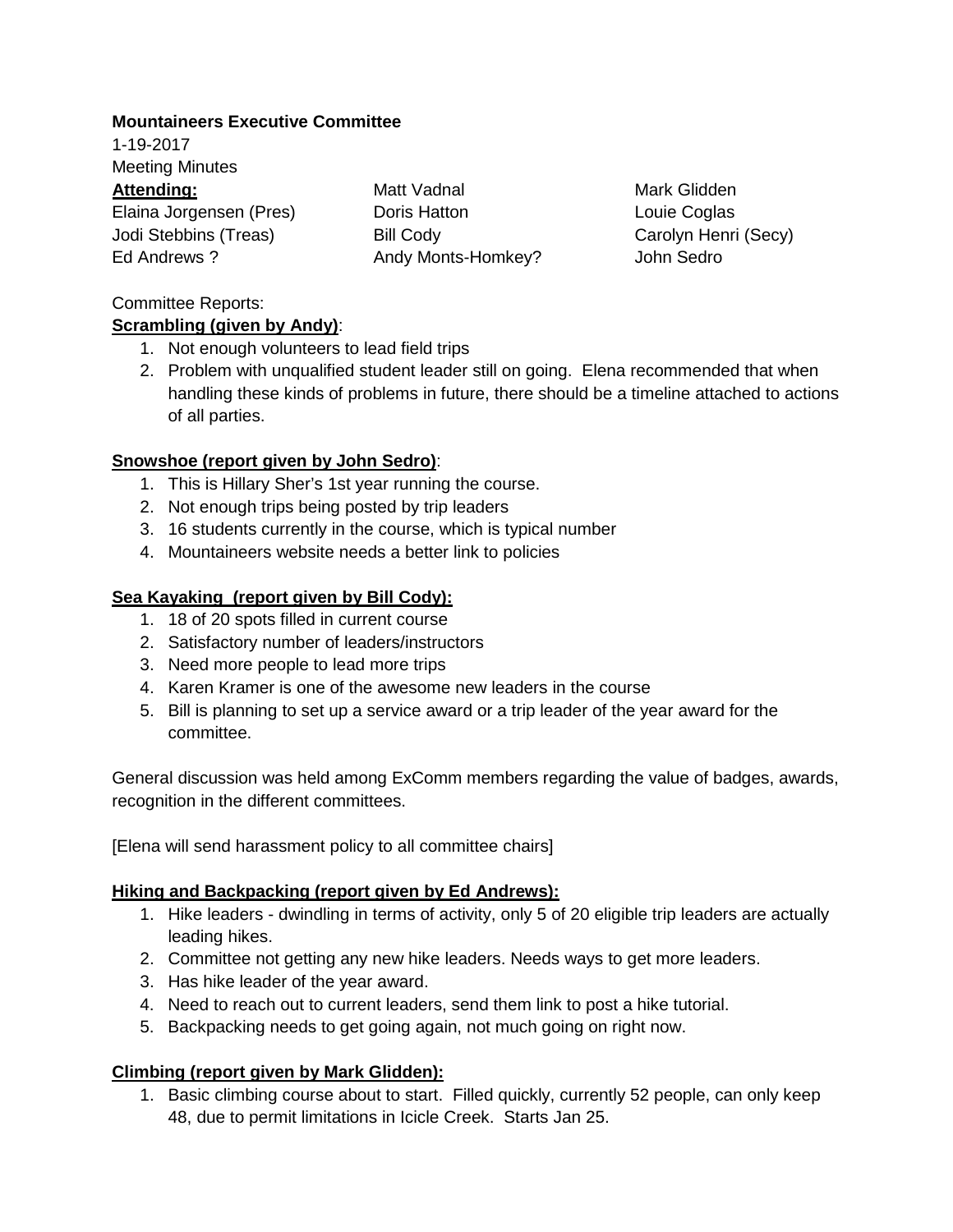- 2. Discussion between Mark and Bill about putting stuff on the calendar activities, trips, events. There's not really a master calendar. Mark has his items posted on EVERETT Calendar. Bill saying that anything you put in on one calendar should automatically populate all calendars that it needs to be on (this is not currently available on Mountaineers website).
- 3. Calendar issue Mark would like addressed: Seattle branch calendar includes everything that is going on for all branches, it's really the clubhouse calendar, not the Seattle branch, Elena will check this out with the Program Center.
- 4. 13 people on the waitlist for climbing, should reach out to them and and put them on to scramble class. Elena will follow up with Mark about this.
- 5. Volunteer recognition: Car passes, Discovery or Forest Service pass, if you put in x amount of time. Climb leaders get jacket this year. Intermediate field trip leaders get gift cards REI.
- 6. Mark is toying with having official assistant leader on climbs.

WFA Wilderness First Aid - can get recert if you participate as a victim, don't have to pay for recert. Elena will follow up with comm leaders about this option.

Elaina reported that committee needs to stop buying beer for climbing events. She'll discuss this more with Mark.

## **Treasurer's Report as of Jan 19,2017, Jodi Stebbins:**

Final report for FY 2016 ended sept 30 is not yet out. For Jan 2017 the Everett branch actual expenses are \$13,059, budget for same period is \$26,822. For FY 17 which began Oct 1, expenses are \$36,867, budget for FY 17 is \$70,386. She submitted spreadsheet to include with minutes.

## **Lookout and Trail Maintenance Committee (report given by Louie):**

- 1. Overview --Louie has been on comm since 1989. Committee maintains lookouts on Three Fingers and Mt Pilchuck. Committee not expected to be self supporting. Everett Is maintenance and stewardship leader among all mountaineers branches.
- 2. 2017 is 30 year anniversary of when Everett Mountaineers took over maintenance. Having hats made to commemorate.
- 3. Last year 500 hrs vol labor on Pilchuck, installed new shutters and door. Someone has busted the door already. Used to be maintenance was weather and age related, now it's more vandalism and human destruction, which will need to be taken into account for future budgeting purposes.
- 4. Projects this year: 3 fingers, pilchuck, basic trail maint classes and crew leader classes. Would like to have committee leaders sign up for these classes, they should understand what stewardship is about. Wants to see 50 people for crew members, and 4-10 crew leaders. Louis working on documenting committee knowledge that need to be passed on.
- 5. Ricky Hinds and Jason Griffith new lookout leaders.
- 6. Committee Awards are given out on a per trip basis for things like Best jokes, most Polaskis, etc.
- 7. Louie submitted written Year End Summary 2016 to be included with minutes.